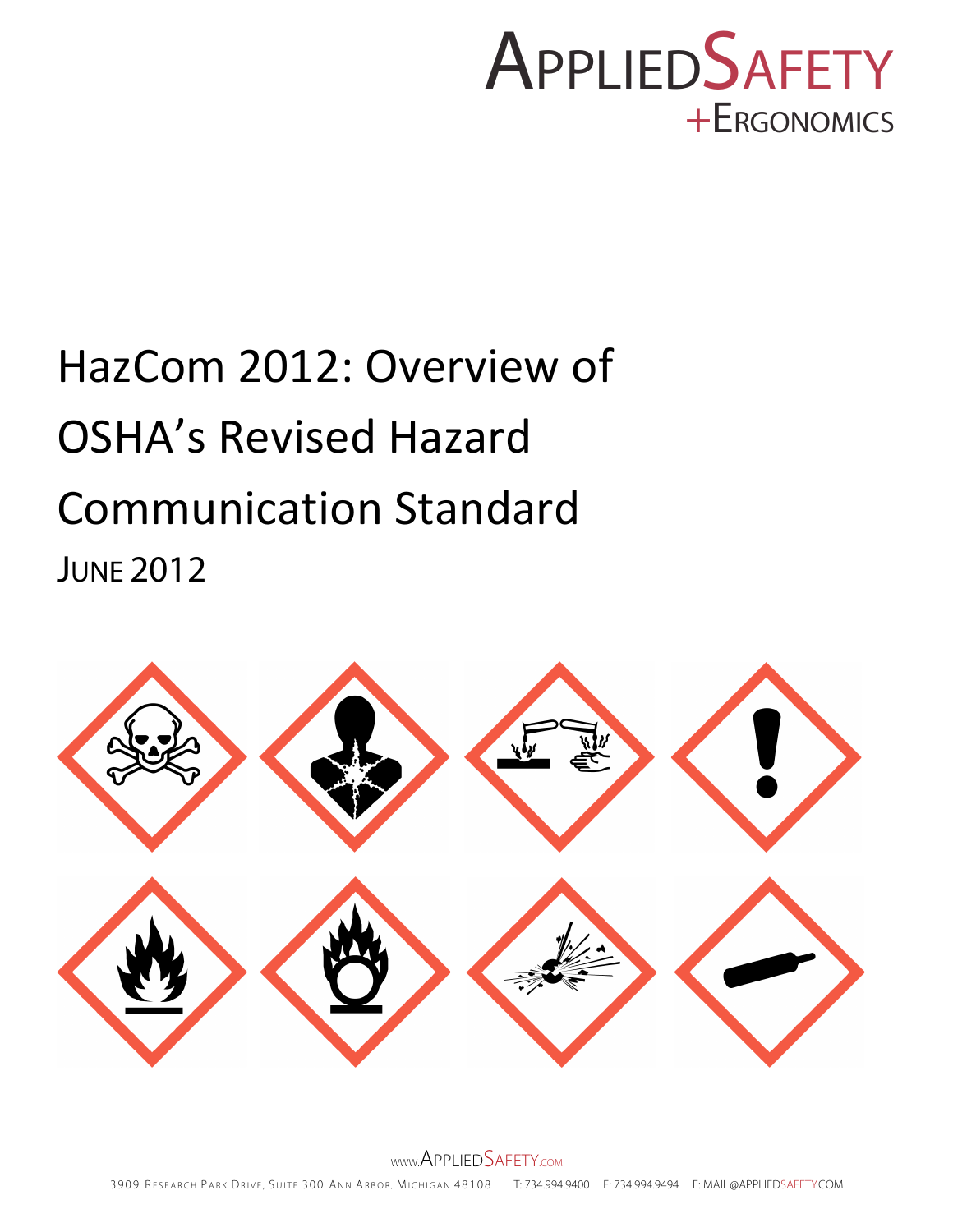#### **INTRODUCTION**

Information about chemicals in U.S. workplaces has been regulated by the Occupational Safety and Health Administration (OSHA) under the Hazard Communication Standard, also called "HazCom," for over 25 years. OSHA recently revised the Hazard Communication Standard to harmonize with the United Nations' Globally Harmonized System (GHS) for Classification and Labeling of Chemicals. The revised standard, informally called "HazCom 2012," includes changes to how information about chemical hazards is to be prepared and presented in labels and in Material Safety Data Sheets (MSDSs), now called Safety Data Sheets (SDSs). This paper provides a basic overview of changes to labeling and SDS requirements.

### **HAZCOM 2012 IS A SPECIFICATION TYPE OF STANDARD**

HazCom 2012 represents a marked shift in OSHA's approach to the regulation of chemical hazard communication. In the terminology of standards, the original HazCom was largely what is referred to as a performance standard, as opposed to a specification standard. In contrast, HazCom 2012 prescribes specific statements for use in labeling and SDSs based on a detailed hazard classification scheme, as well as specific headings and subheadings for use in SDSs.

## **HAZCOM 2012 SPECIFIES LABELING FOR "CLASSES" OF HAZARDS AND "CATEGORIES" OF SEVERITY**

HazCom 2012 defines 29 "classes" of hazards (e.g., acute toxicity, flammability, etc.), most of which are subdivided into "categories" based on hazard severity (e.g., for flammable liquids, Categories 1-4, with 1 being most severe). The hazard classes consist of 10 health hazards and 16 physical hazards adopted from the GHS, as well as 3 OSHA-defined classes (combustible dust, pyrophoric gases, and simple asphyxiants). The hazard classification system prescribed by HazCom 2012 also modifies requirements for how the hazards of substances and mixtures are to be evaluated.

For each hazard class and category, HazCom 2012 prescribes specific language and labeling elements that must be provided. See Table 1 for a comparison of elements required in the current and revised standards.

| <b>Current Standard (HazCom)</b>                                                               | <b>Revised Standard (HazCom 2012)</b>                                                                                                                                                                                                                                                                                                                                                                                                                                                                                                                |
|------------------------------------------------------------------------------------------------|------------------------------------------------------------------------------------------------------------------------------------------------------------------------------------------------------------------------------------------------------------------------------------------------------------------------------------------------------------------------------------------------------------------------------------------------------------------------------------------------------------------------------------------------------|
| Identity of the hazardous chemical(s)                                                          | Product identifier                                                                                                                                                                                                                                                                                                                                                                                                                                                                                                                                   |
| Name and address of the chemical<br>٠<br>manufacturer, importer, or other responsible<br>party | Name, address, and telephone number of the chemical<br>manufacturer, importer, or other responsible party                                                                                                                                                                                                                                                                                                                                                                                                                                            |
| Appropriate hazard warning(s)                                                                  | Prescribed hazard statement(s) (e.g., "Harmful if inhaled")<br>$\bullet$<br>• Prescribed signal word ("Danger" or "Warning")<br>Prescribed precautionary statement(s) regarding:<br>$\bullet$<br>o Prevention (e.g., "Use only outdoors or in a well-ventilated area")<br>o Response (e.g., "Get medical advice/attention if you feel unwell")<br>o Storage (e.g., "Store locked up")<br>Disposal (e.g., "Dispose of contents/container in accordance with<br>$\circ$<br>local regulations")<br>Prescribed pictogram(s) (e.g., Skull and Crossbones) |

**Table 1.** Comparison of label elements required under the current and revised Hazard Communication standards.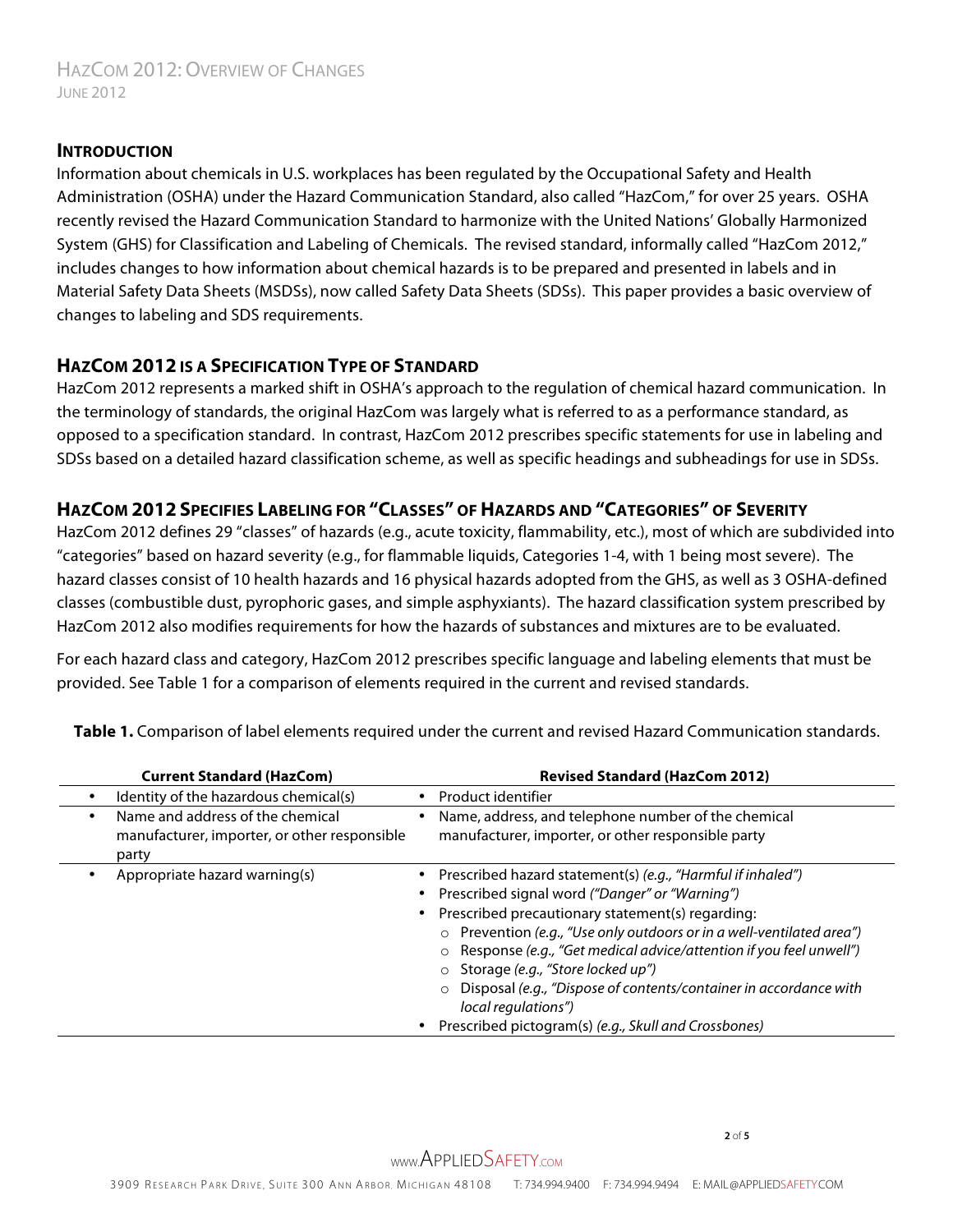## **HAZCOM 2012 USES EIGHT PICTOGRAMS**

HazCom 2012 prescribes the use of eight pictograms developed under the GHS. These pictograms consist a black hazard symbol surrounded by a red frame. Requirements for the use of pictograms depend on hazard class as well as hazard category (severity) as shown in Table 2 below. Note that each symbol/pictogram is associated with up to six different types of hazards, and a label may contain multiple pictograms.

| <b>Hazard Class(es)</b>                                                                    |                                                                                                 | <b>Associated Pictogram</b> | <b>Symbol Name</b>          |
|--------------------------------------------------------------------------------------------|-------------------------------------------------------------------------------------------------|-----------------------------|-----------------------------|
| Acute toxicity (severe)                                                                    |                                                                                                 |                             | <b>Skull and Crossbones</b> |
| Acute toxicity (harmful)<br>Skin irritation<br>Eye irritation                              | Respiratory tract irritation<br>Narcotic effects<br>Skin sensitization                          |                             | <b>Exclamation Mark</b>     |
| Carcinogenicity<br>Germ cell mutagenicity<br>Reproductive toxicity                         | Specific target organ toxicity<br>Respiratory sensitization<br>Aspiration hazard                |                             | <b>Health Hazard</b>        |
| Skin corrosion<br>Eye damage<br>Corrosive to metals                                        |                                                                                                 |                             | Corrosion                   |
| Flammable solid, liquid, gas, aerosol<br>Pyrophoric solid, liquid, gas<br>Organic peroxide | Self-heating chemical<br>Self-reactive chemical<br>Emits flammable gas in<br>contact with water |                             | Flame                       |
| Oxidizing solid, liquid, gas                                                               |                                                                                                 |                             | <b>Flame Over Circle</b>    |
| Gas under pressure                                                                         |                                                                                                 |                             | Gas Cylinder                |
| Explosive<br>Self-reactive chemical<br>Organic peroxide                                    |                                                                                                 |                             | <b>Exploding Bomb</b>       |
| Combustible dust<br>Simple asphyxiant<br>Lower severity categories of certain hazards      |                                                                                                 | No pictogram                | No Symbol                   |

**Table 2.** Hazard classes and pictograms required under HazCom 2012 (adapted from Appendices A-C and Figure C.1, 77 FR 17825).

 **3** of **5**

WWW.APPLIEDSAFETY.COM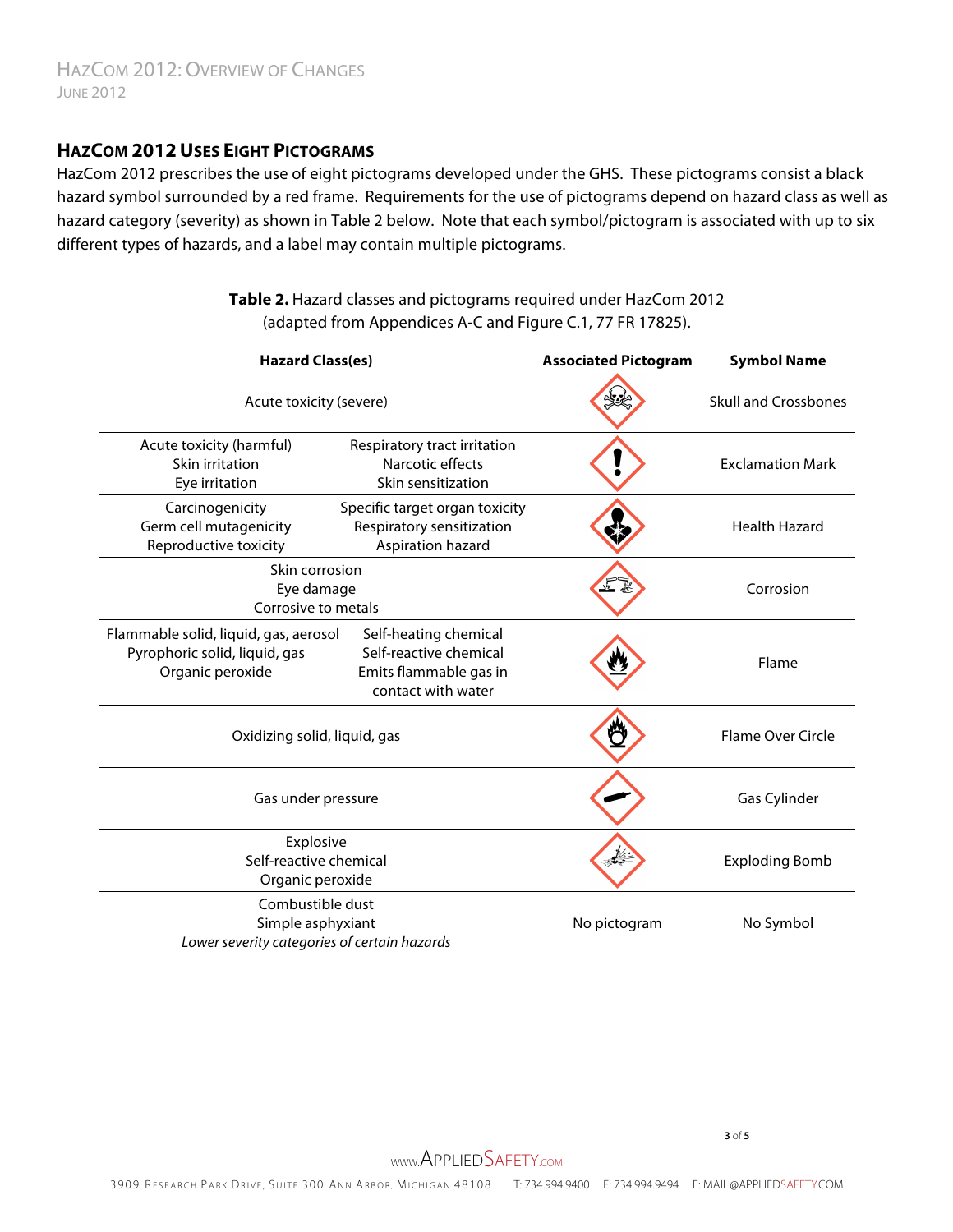## **SAFETY DATA SHEETS HAVE MORE SPECIFICATIONS**

The current HazCom Standard does not prescribe a particular order or format in which information should be provided. In contrast, HazCom 2012 specifies required headings to be used on Safety Data Sheets (SDSs) and the order in which they should appear. Required headings are shown in Table 3.

#### **Table 3.** Safety data sheet headings required under HazCom 2012 (adapted from Table D.1, 77 FR 17884).

#### **Required Safety Data Sheet Headings**

| 1.  | Identification                           |  |  |
|-----|------------------------------------------|--|--|
| 2.  | Hazard(s) identification                 |  |  |
| 3.  | Composition/information on               |  |  |
|     | ingredients                              |  |  |
| 4.  | First-aid measures                       |  |  |
| 5.  | Fire-fighting measures                   |  |  |
| 6.  | Accidental release measures              |  |  |
| 7.  | Handling and storage                     |  |  |
| 8.  | Exposure controls/personal protection    |  |  |
| 9.  | Physical and chemical properties         |  |  |
| 10. | Stability and reactivity                 |  |  |
| 11. | Toxicological information                |  |  |
|     | 12. Ecological information*              |  |  |
|     | 13. Disposal considerations*             |  |  |
|     | 14. Transport information*               |  |  |
|     | 15. Regulatory information*              |  |  |
|     | 16. Other information, including date of |  |  |
|     | preparation or last revision             |  |  |
|     | *Non-mandatory                           |  |  |

HazCom 2012 additionally requires that SDSs include, in Section 2, information that is required on product labels: signal word, hazard statement(s), and precautionary statement(s). In contrast to the pictograms with red borders that appear on labels, this section of the SDS is to include black hazard symbol(s) or symbol name(s).

#### **FULL IMPLEMENTATION IS SCHEDULED FOR JUNE 2015**

Requirements for labels and safety data sheets under the new standard will take effect in June 2015, and employer requirements to train workers regarding the new labeling and SDS elements will take effect in December 2013. The full implementation schedule is shown in Table 4. During the transition, manufacturers, importers, distributors, and employers are permitted to comply with either the current or revised standard.